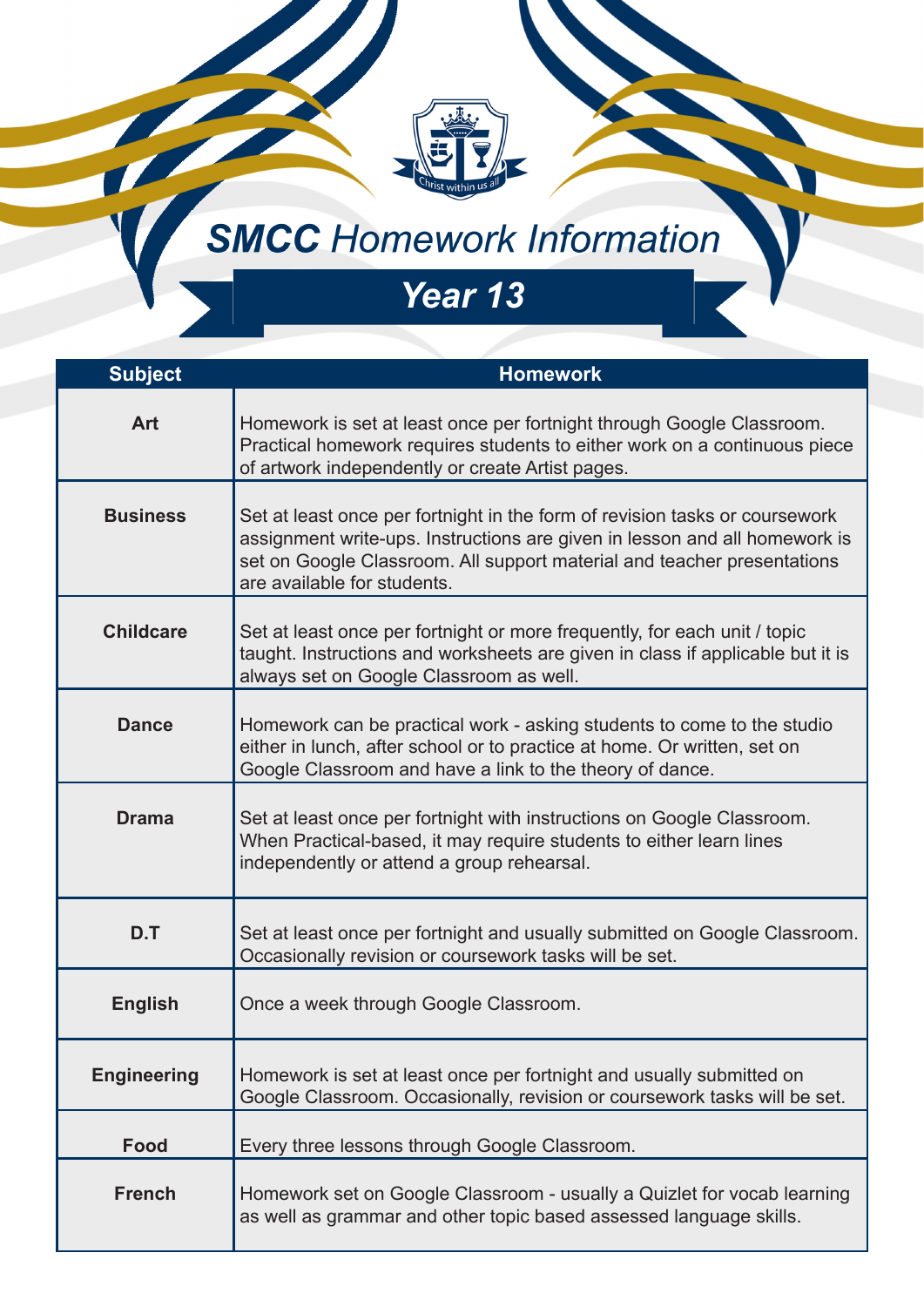| <b>German</b>                      | Homework is set at least once per fortnight. It includes vocabulary learning<br>as well as grammar and other topic based assessed language skills.                                                                                                                                                                                                                                                                                                                                                                                                                                                                 |
|------------------------------------|--------------------------------------------------------------------------------------------------------------------------------------------------------------------------------------------------------------------------------------------------------------------------------------------------------------------------------------------------------------------------------------------------------------------------------------------------------------------------------------------------------------------------------------------------------------------------------------------------------------------|
| Geography                          | At least once per fortnight with directed reading in preparation for the next<br>lesson as needed. Some homework will be used for flipped learning - to<br>inform the discussion in the next lesson. Sometimes homework will be to<br>support application of knowledge (e.g. exam style questions) and<br>demonstrate understanding from the lessons. In addition, to directed<br>homework activities webinars, revision sessions and additional reading will<br>be shared and sign posted through Google Classroom                                                                                                |
| <b>Health &amp; Social</b><br>Care | Set at least once per fortnight and normally comes in the form of revision,<br>research, practice tasks or coursework assignment write-ups. Instructions<br>are given in lesson and all Homework is set on Google Classroom along-<br>side any relevant support materials.                                                                                                                                                                                                                                                                                                                                         |
| <b>History</b>                     | Homework will be set at least once per fortnight, via Google Classroom.<br>Paper copies will also be available. The tasks will take the form of either<br>structured research to prepare pupils for future lessons or set A Level style<br>questions designed to extend pupil knowledge and give additional practice<br>for their final examinations.                                                                                                                                                                                                                                                              |
| <b>ICT/Computing</b>               | Homework will be set at least once per fortnight, this will be in the form of<br>revision tasks or past exam questions.                                                                                                                                                                                                                                                                                                                                                                                                                                                                                            |
| <b>Maths</b>                       | Each week students will also be provided with past paper style questions or<br>exercises to complete.                                                                                                                                                                                                                                                                                                                                                                                                                                                                                                              |
| <b>Media</b>                       | Set at least once per fortnight, with instructions being set on Google<br>Classroom. Tasks will vary from exam style questions to completion of<br>Classroom based or coursework tasks.                                                                                                                                                                                                                                                                                                                                                                                                                            |
| <b>Music</b>                       | Set at least once per fortnight, with instructions being set on Google<br>Classroom. Tasks will vary from exam style questions to completion of<br>Classroom based or coursework tasks.                                                                                                                                                                                                                                                                                                                                                                                                                            |
| P.E                                | Homework is set at least once at least once per fortnight. We frequently<br>use the Everlearner platform https://theeverlearner.com/. Students have all<br>been issued with login details and they complete differentiated tasks based<br>on their individual gaps in learning. Immediate feedback is given via the<br>platform and students have the opportunity to complete extra tasks to boost<br>performance. Homework is also set based on the Year 11 assessment plan.<br>Students are requested to complete part of their coursework at home and<br>all resources are accessible via the Google Classroom. |
| <b>Psychology</b>                  | Homework is set at least once per fortnight on Google Classroom, for each<br>topic taught. It takes a range of forms including revision and answering<br>exam style questions.                                                                                                                                                                                                                                                                                                                                                                                                                                     |